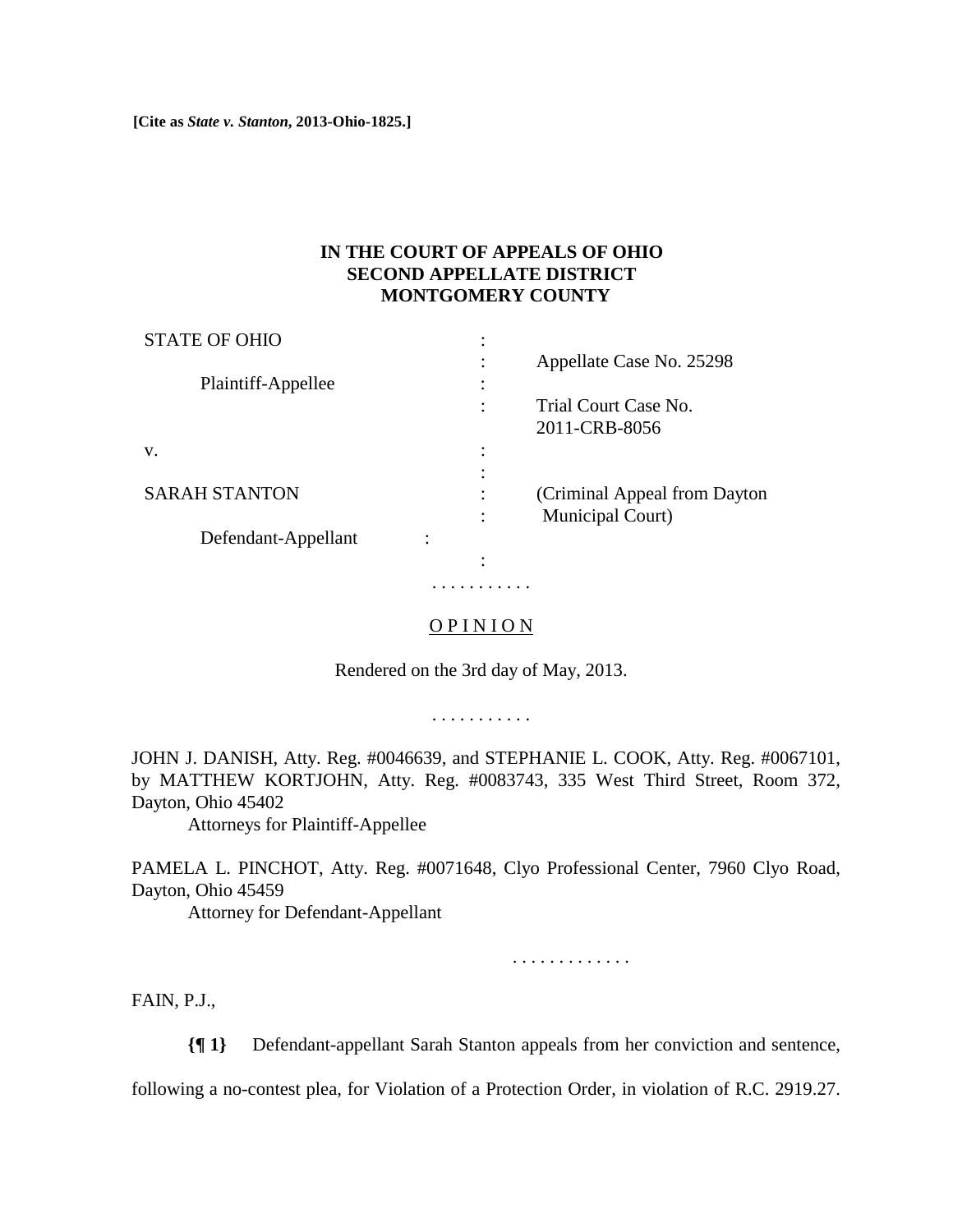Stanton contends that the trial court erred in denying her motion for intervention in lieu of conviction, pursuant to R.C. 2951.041.

**{¶ 2}** From our review of the record, we conclude that the trial court denied the motion for intervention in lieu of conviction without a hearing, pursuant to R.C.  $2951.041(A)(1)$ . Alleged error in the denial of a motion for intervention in lieu of conviction without a hearing does not affect a criminal defendant's substantial rights. Therefore, it is not subject to appellate review. *State v. Rice*, 180 Ohio App.3d 599, 2009-Ohio-162, 906 N.E.2d 506, ¶ 14 (2d Dist.). Accordingly, the judgment of the trial court is Affirmed.

#### **I. The Course of Proceedings**

**{¶ 3}** Stanton was charged with the Violation of a Protection Order, a misdemeanor of the first degree. She filed a Request for Intervention in Lieu of Conviction, "for the reason that Defendant's mental illness or intellectual disability was a factor in the commission of the offense(s) charged."

**{¶ 4}** At a hearing two months following the request, the trial court said: "Counsel it's my understanding that we're going to explore the possibility of having this matter go through the avenue [of] treatment in lieu of conviction, is that correct?" Defense counsel responded in the affirmative. After some brief discussion, the trial court said: "So we'll set this for status in thirty days and we'll decide what way we're going to go at that time." The hearing concluded.

**{¶ 5}** That same day, the case was "Set for Status on 3/27/2012 at 1:30PM in Courtroom 4C."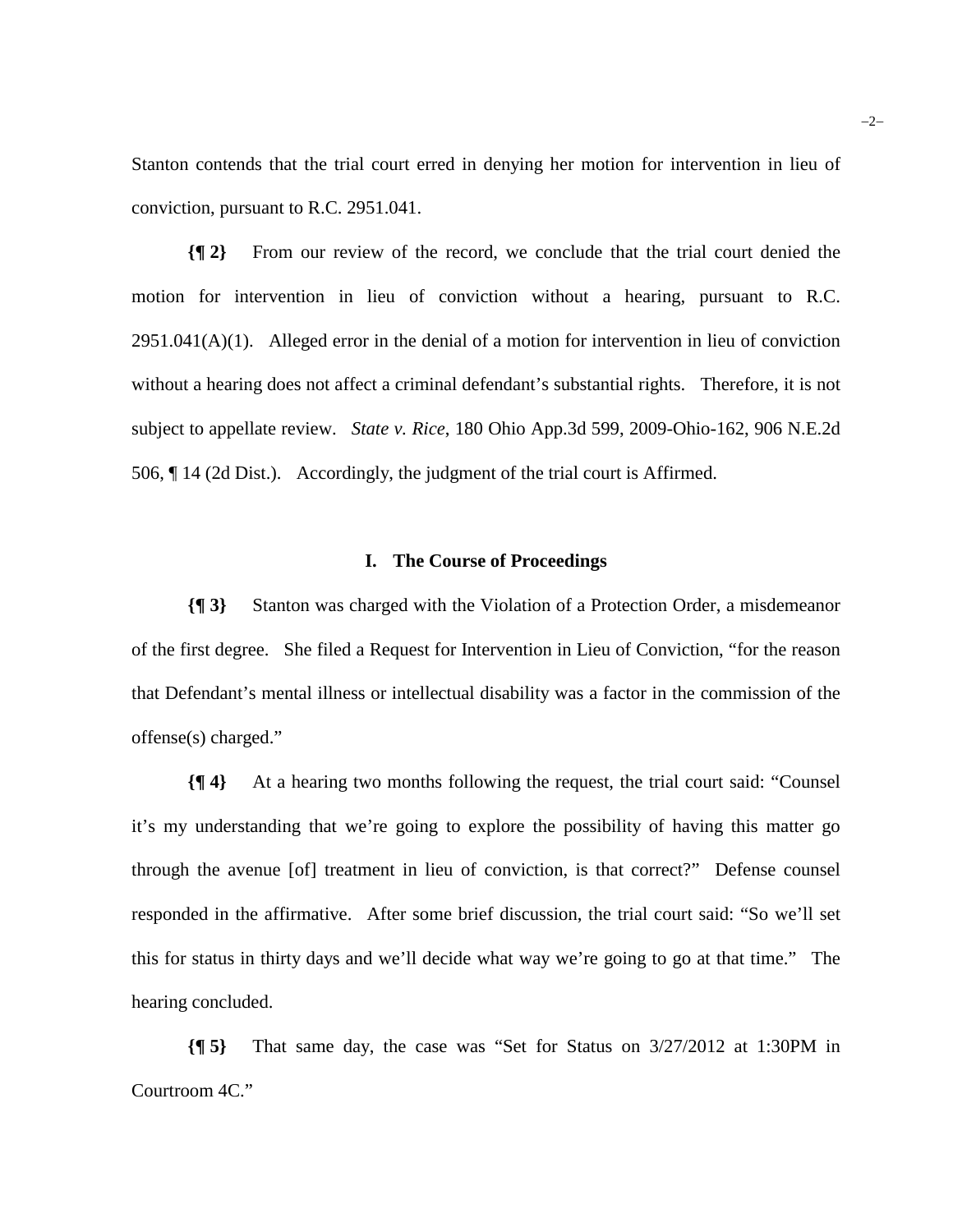**{¶ 6}** The record includes a transcript of a brief hearing on March 27, 2012. After some discussion by counsel concerning the documentation that was available, and that might be needed, pertaining to the request for intervention in lieu of conviction, the trial court concluded the hearing: "The reason that we're going this course was because of the issue of the, doing an assessment; that was the initial issue frankly was the assessment issue."

**{¶ 7}** Three days later, the trial court rejected Stanton's request for intervention in lieu of conviction, in an entry that included the following: "Pursuant to R.C. 2951.041(A), the Court Rejects the Request for Intervention."

**{¶ 8}** Thereafter, Stanton pled no contest, was found guilty, and was sentenced to 180 days in jail, which was suspended, and community control sanctions for one year. From her conviction and sentence, Stanton appeals.

# **II. The Denial of a Request for Intervention in Lieu of Conviction, without a Hearing, Does Not Affect a Substantial Right, and Is Therefore Not Subject to Appellate Review**

**{¶ 9}** Stanton's sole assignment of error is as follows:

THE TRIAL COURT ERRED IN DENYING THE DEFENDANT-APPELLANT'S MOTION FOR INTERVENTION IN LIEU OF CONVICTION PURSUANT TO O.R.C. 2951.041.

**{¶ 10}** Stanton's argument is predicated upon her contention that the trial court conducted a hearing upon her request, and erred in determining that she was not eligible for intervention in lieu of conviction. The record does not support her contention that the trial court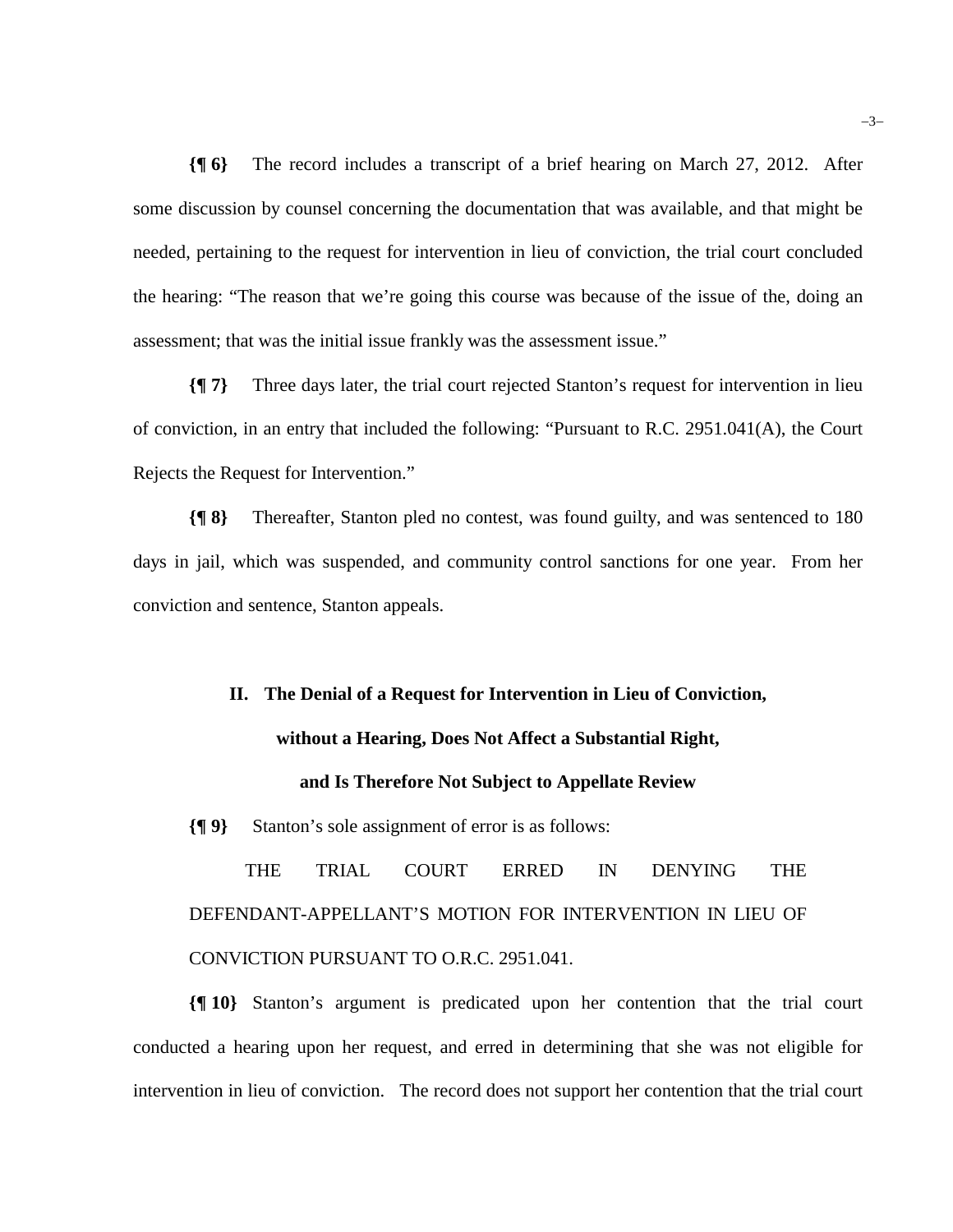conducted a hearing upon her request.

**{¶ 11}** In its entry, the trial court specified that it was rejecting her request pursuant to R.C. 2951.041(A), which provides that: "The trial court may reject an offender's request without a hearing." That division of the statute continues:

If the court elects to consider an offender's request, the court shall conduct a hearing to determine whether the offender is eligible under this section for intervention in lieu of conviction and shall stay all criminal proceedings pending the outcome of the hearing. *If the court schedules a hearing, the court shall order an assessment of the offender for the purpose of determining the offender's eligibility for intervention in lieu of conviction* and recommending an appropriate intervention plan. (Emphasis added.)

**{¶ 12}** From the trial court's concluding remark at the March 27, 2012 hearing, we conclude that it had not yet ordered an assessment. There is nothing in the record to reflect that an assessment was ever ordered, or received, by the trial court. The statute contemplates that if the trial court decides to hold a hearing to consider the defendant's eligibility for intervention in lieu of conviction, it shall order an assessment to be used by the court in determining, at the hearing, the defendant's eligibility. Because there is nothing in the record to reflect that an assessment was ordered or received before the March 27, 2012 hearing, we conclude that it was not a hearing on Stanton's eligibility for intervention in lieu of conviction. This conclusion is corroborated by the trial court's having referred, in its order denying the request, to R.C.  $2951.041(A)(1)$ . The criteria for eligibility are set forth in R.C. 2951.041(B).

**{¶ 13}** We have previously determined that a trial court's decision not to hold a hearing